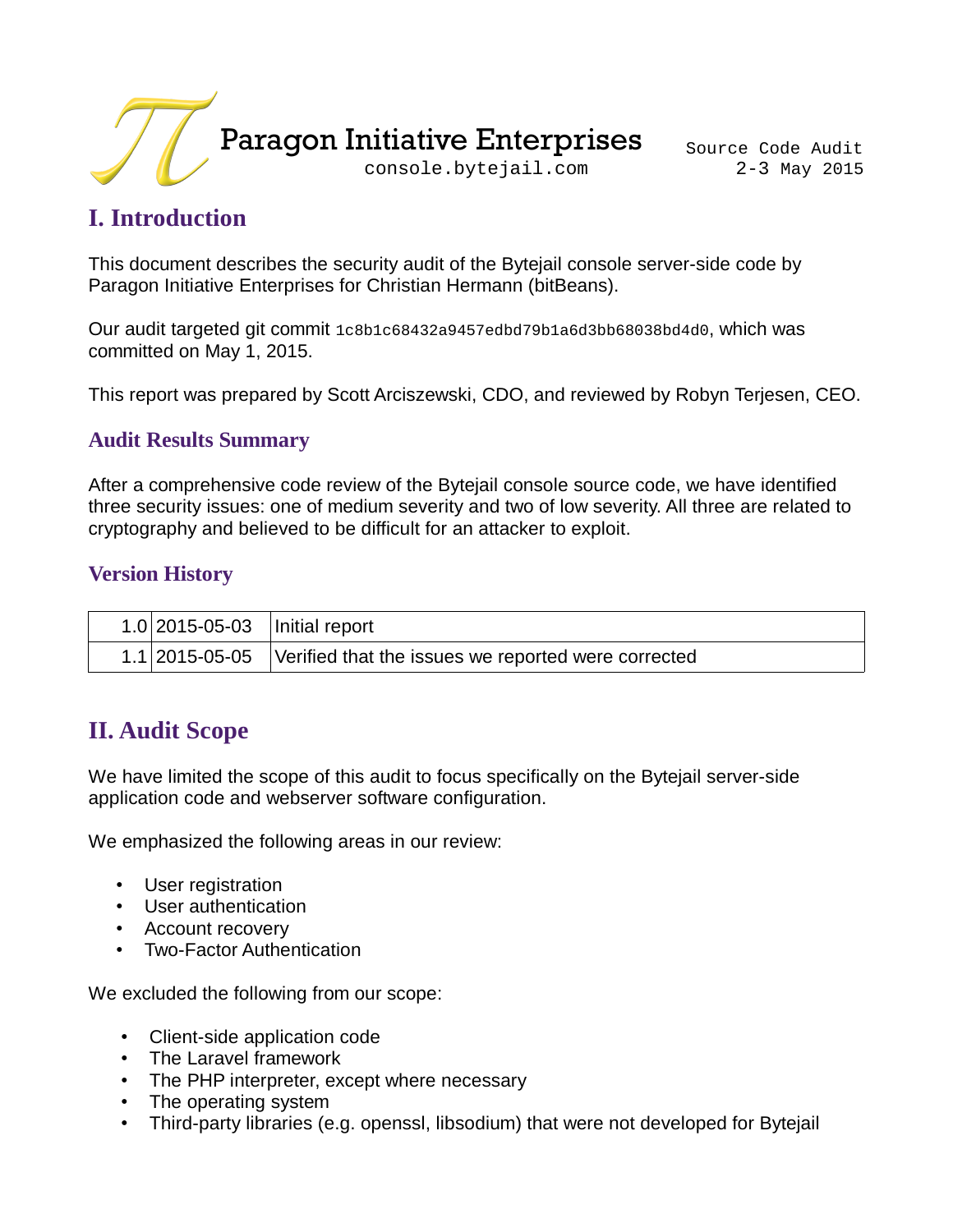

# **III. Issues**

## **1. Weak Entropy in Password Reset**

Severity: **Medium** Exploitability: **Difficult**

#### Affects:

• app/Helpers/Helpers.php

When a password reset request is initiated, Bytejail will send a randomly generated password reset link to the user's inbox.

After clicking on the link, it will then send a new password to the same email address.

The code used to generate new passwords is:

```
function generate_password() {
     $chars = env('PASSWORD_CHARS');
     $password = substr( str_shuffle( $chars ), 0, env('PASSWORD_LENGTH') );
     return $password;
}
```
The environment variable PASSWORD\_CHARS is set to a 64-character string with all unique characters and PASSWORD\_LENGTH is 14.

Theoretically, this password construct would result in about 81 bits of entropy.

 $_{64}P_{14} = 64!/49!$ log2(64!/49!) is about 81.21

However, the actual entropy is much lower. PHP's str\_shuffle() function internally shuffles the string by iteratively swapping out a constant character (starting from the last, working its way to index 0) with an index determined by the rand() function. Due to limitations of rand(), the entropy is therefore limited to, at most, 32 bits. (Ref. 1)

This means about a 2<sup>50</sup> reduction to the brute force threshold for a freshly reset password.

To exploit this weakness, an attacker would need to first predict the internal state of rand() by issuing successive password resets and trying to reverse-engineer the internal state of rand(), or by pre-computing all  $2^{32}$  possible results for str\_shuffle(), given the PASSWORD CHARS and PASSWORD LENGTH environment variables.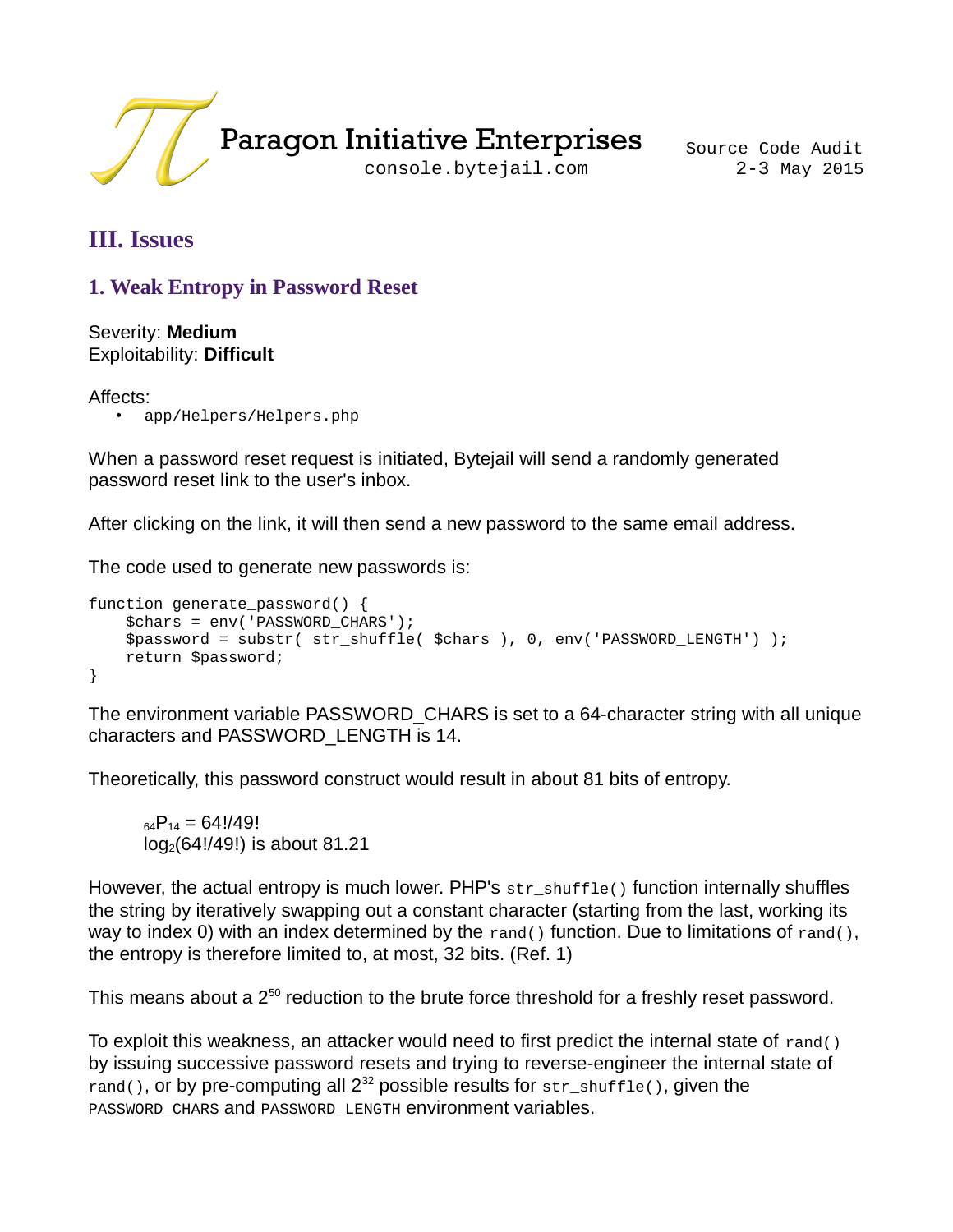

### **Mitigation Strategies**

Since libsodium is installed on the server, we propose the following be used instead:

```
function generate_password() {
     $random = base64_encode(
        Sodium::randombytes buf(env('PASSWORD LENGTH'))
    );
    \int_{0}^{\pi} \frac{1}{2} = rtrim(strtr($random, '+/', '-_'), '=');
     return substr($chars, 0, env('PASSWORD_LENGTH'));
}
```
Since libsodium employs a cryptographically secure pseudorandom number generator, this new function will return passwords with 84 bits of entropy.

 $log_2(64^{14})$  = exactly 84 bits

If 84 bits of entropy is not sufficient, then increase PASSWORD\_LENGTH to meet the desired threshold of unpredictability.

| <b>Minimum Entropy Desired (bits)</b> | <b>PASSWORD_LENGTH (characters)</b> |
|---------------------------------------|-------------------------------------|
| 84 (current)                          | 14 (current)                        |
| 96                                    | 16                                  |
| 112                                   | 19                                  |
| 128                                   | 22                                  |
| 256                                   | 43                                  |

### **Resolution**

This issue was promptly fixed after the initial version of this report was delivered.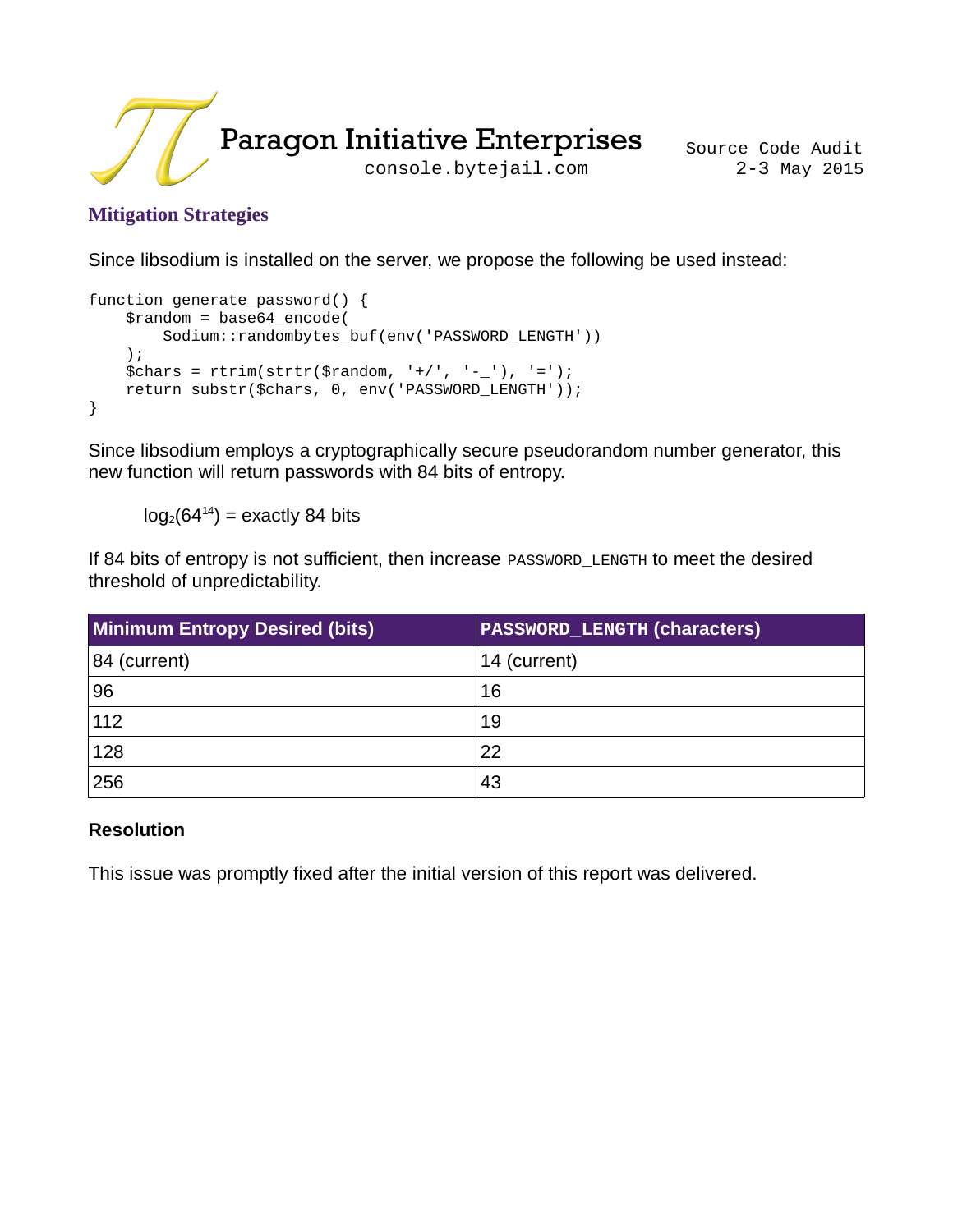

## **2. Two Cryptographic Weaknesses in Yubikey Library**

#### Severity: **Low, Low** Exploitability: **Difficult, Difficult**

Affects:

• vendor/bitbeans/yubikey/src/Yubikey.php

Bytejail's two-factor authentication feature depends on the bitbeans/Yubikey library, which is a Laravel 5 compatible package for interfacing with the Yubikey API.

We identified two cryptographic weaknesses in this code:

- 1. Cryptographically insecure random byte string used for nonce
- 2. Non-timing-safe HMAC comparison

Despite the presence of both flaws, we consider the impact to be low, since the library has to initiate contact with the Yubikey API server for the methods that contained these issues to be invoked.

If an attacker is in a position to send forged Yubikey responses, they have already defeated the two-factor authentication (and possibly even compromised Yubico).

### **Mitigation Strategies**

Our Chief Development Officer submitted a pull request on Github to expose and utilize a CSPRNG for nonce generation and to compare the HMAC signature in constant-time.

<https://github.com/bitbeans/Yubikey/pull/1>

This pull request was merged before the audit was complete.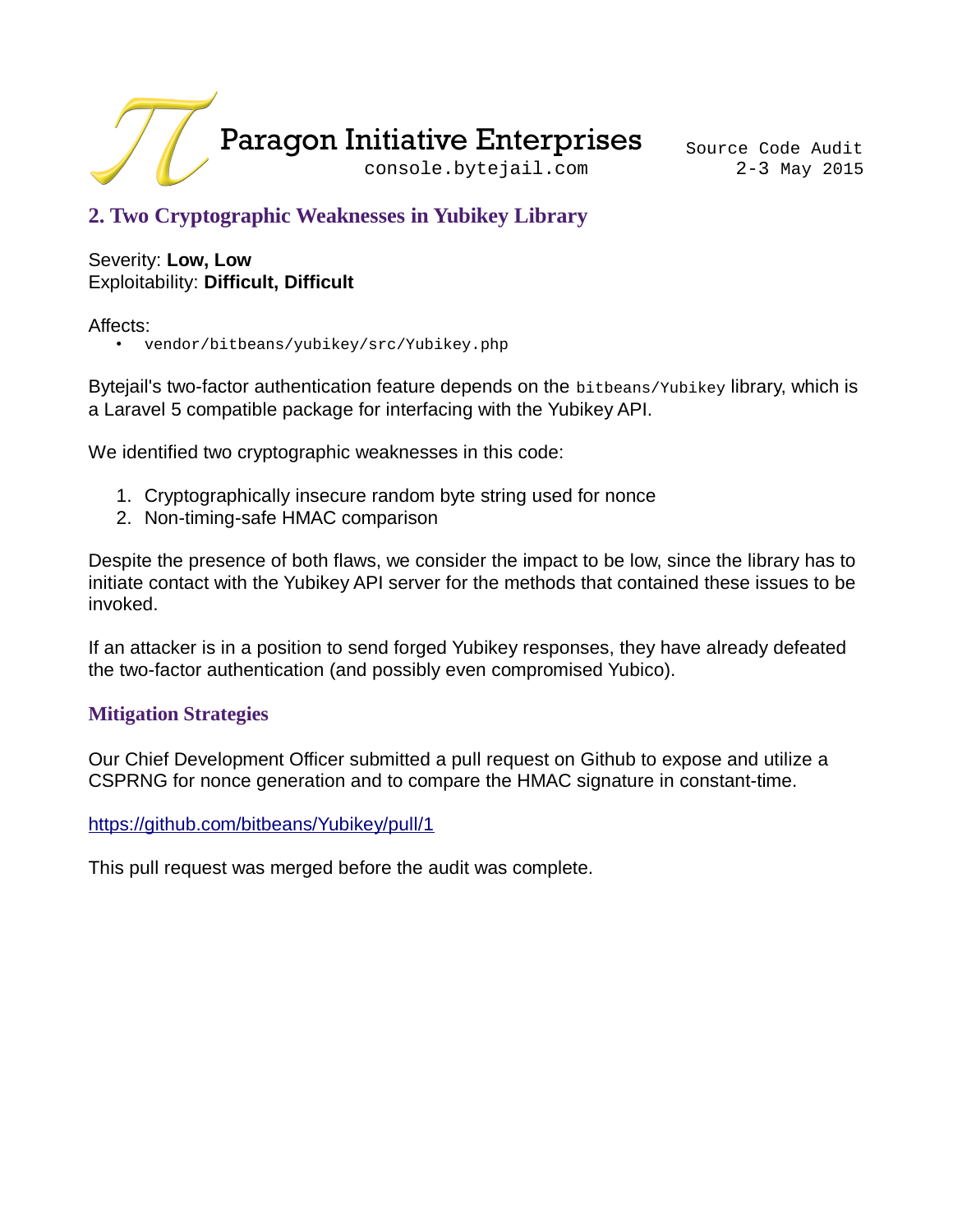

## **IV. Other Findings**

Note: The findings in this section are not necessarily vulnerabilities.

### **1. Sanitize All Output**

Example:

• app/Jail.php

The getConvertedSize() method returns an HTML string, like so:

```
return '<span id="'.$this->name.'-size" class="text-muted">'.$size.' '.
$suffix.'</span>';
```
We did not locate any point where an attacker could save a stored XSS to the jail name (or else this would have appeared in the Issues section). However, since it's not sanitized, setting the name field in the database to a specially crafted value does result in an alert box:

UPDATE jails SET name = '" onload=\'alert("xss");\' class="' WHERE id = 4;

| The page at https://console.bytejail.com says: |    |  |
|------------------------------------------------|----|--|
| <b>XSS</b>                                     |    |  |
|                                                | ок |  |
|                                                |    |  |

Attackers should not be in a position to edit arbitrary database values. Nonetheless, escaping any parameters that are placed directly in HTML attributes is a good practice when building a web application. (Ref. 2)

For example:

```
return '<span id="'.\htmlentities($this->name, ENT_QUOTES | ENT_HTML5 | 
ENT_SUBSTITUTE, 'UTF-8).'-size" class="text-muted">'.$size.' '.$suffix.'</span>';
```
It may be helpful to define and utilize a helper function for this purpose.

#### **Resolution**

This was promptly fixed after the initial version of this report was delivered.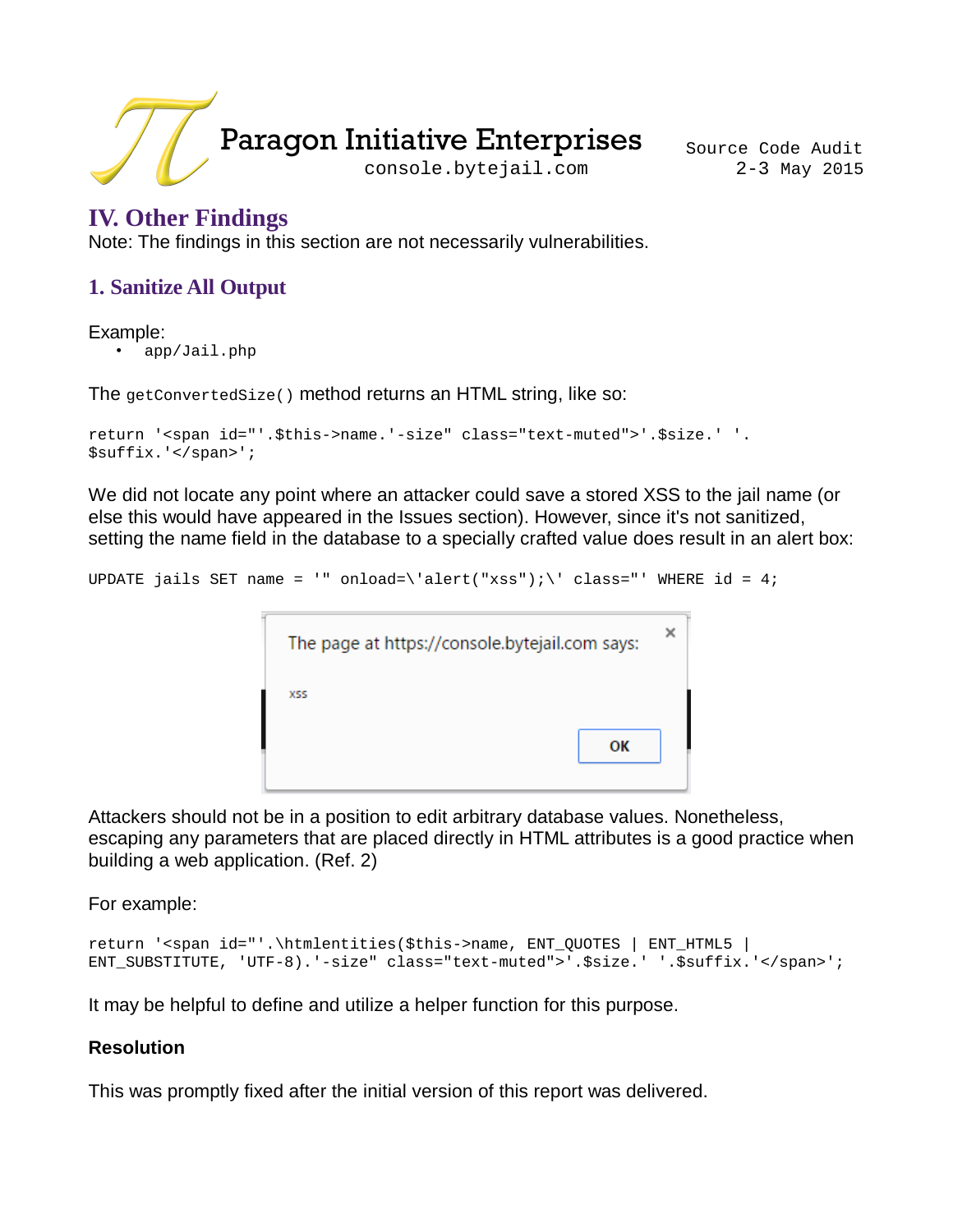

## **2. Using {!! \$var !!} in Blade Templates Might be Dangerous**

Similar to the previous finding, there were several places where storing HTML attribute escapes in the database led to a stored cross-site scripting condition.

This was promptly fixed after the initial version of this report was delivered.

## **3. For enhanced user privacy, add a daily nonce to IP obfuscation**

When logging IPv4 addresses in the LoginAttempt model, the remote user's IPv4 address is hashed with the BLAKE2b hash function. From a user privacy perspective, this is a great idea. However, brute-forcing all possible IPv4 addresses and their respective BLAKE2b hash is not a difficult task.

A simple and effective way to enhance this privacy protection is to store a key that lives for only 24 hours in shared memory or in a temporary directory and overwrite it when the calendar changes. This enables anonymous user analytics with a degree of forward secrecy.

#### **Resolution**

This was promptly implemented after the initial version of this report was delivered.

### **4. Password hashing strategy might be controversial**

Passwords are authenticated with (in order):

- BLAKE2b (client-side; provided by libsodium)
- Whirlpool
- SHA512
- Scrypt (Salsa20/8 + SHA256; provided by libsodium)

Some information security professionals advise against cascading hash functions. (Ref. 3)

The Whirlpool hash is invoked not only on the BLAKE2b hash; a pepper is appended as well. Peppers don't really offer more security than a salt alone; additionally, in the event of a compromise they offer no agility. The only solution would be to generate a new pepper and perform a unilateral password reset. (Ref. 4)

A more robust alternative to peppering the hashes would be to encrypt them after they are hashed, then decrypt them before verifying the password. We have previously published a library that hashes passwords with bcrypt then encrypts them with authenticated symmetric encryption (AES-CBC + HMAC-SHA-256 with PKCS#7 padding). (Ref. 5)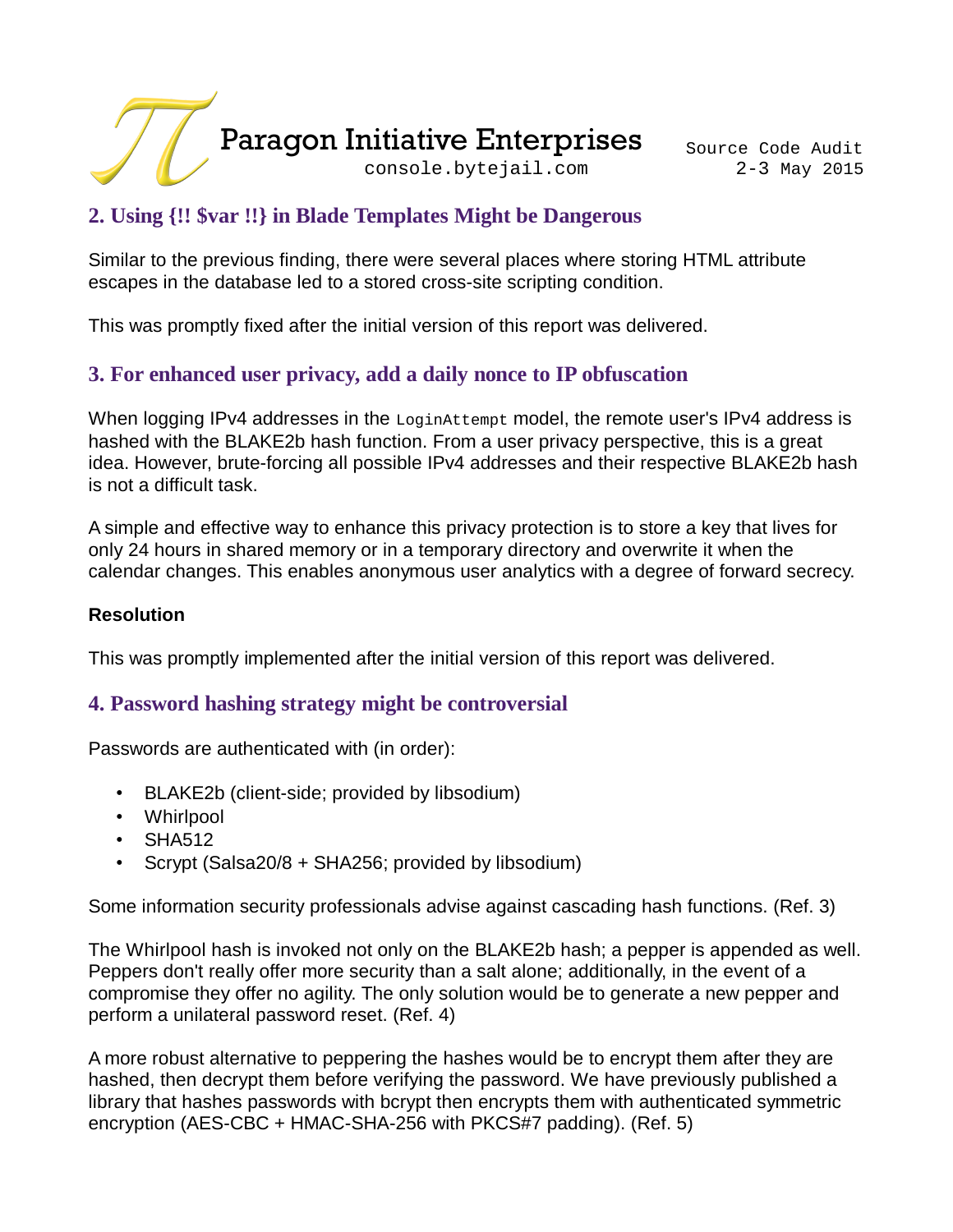

As it so happens, libsodium offers Sodium::crypto\_secretbox() and Sodium::crypto\_secretbox\_open() for robust symmetric-key encryption. For stateful communications, Sodium::crypto\_aead\_chacha20poly1305\_encrypt() and Sodium::crypto\_aead\_chacha20poly1305\_decrypt() are available in newer versions of libsodium.

We recommend encryption over peppering; although there are no known security vulnerabilities with the existing construction.

#### **Resolution**

Shortly after our initial audit report, their password strategy was changed from peppering to employ encryption.

### **5. Minor Code Duplication**

We spotted several places where an email was being sent and that particular method had to decide whether or not to encrypt it with the recipient's GnuPG public key. While none of the implementations were buggy or significantly different from the others, abstracting this feature into its own class or trait will make it easier for your team to maintain.

#### **Resolution**

This was remediated after the initial version of this report was delivered.

### **6. Negative Findings**

We did not find any SQL injection vulnerabilities, nor even any non-vulnerable instances of string concatenation in a SQL query. This is a sign of quality security engineering.

We originally suspected that the use of strlen() in the Yubikey validation logic might fall prey to mbstring.func\_overload bugs, but only ASCII-compatible strings were ever operated on, so we don't believe this will be an issue.

The validate\_bytejail\_identity() helper contains a truncated SHA-256 checksum which is susceptible to both brute-forcing (it's only 4 bytes long) and timing attacks (compared with === rather than hash\_equals() or Sodium::sodium\_memcmp()). Since it's only a checksum and not a MAC, this is entirely permissible and not security affecting at all.

A member of the Paragon Initiative Enterprises team had previously disclosed a corner-case security vulnerability in all recent versions of the Laravel framework. This vulnerability did not